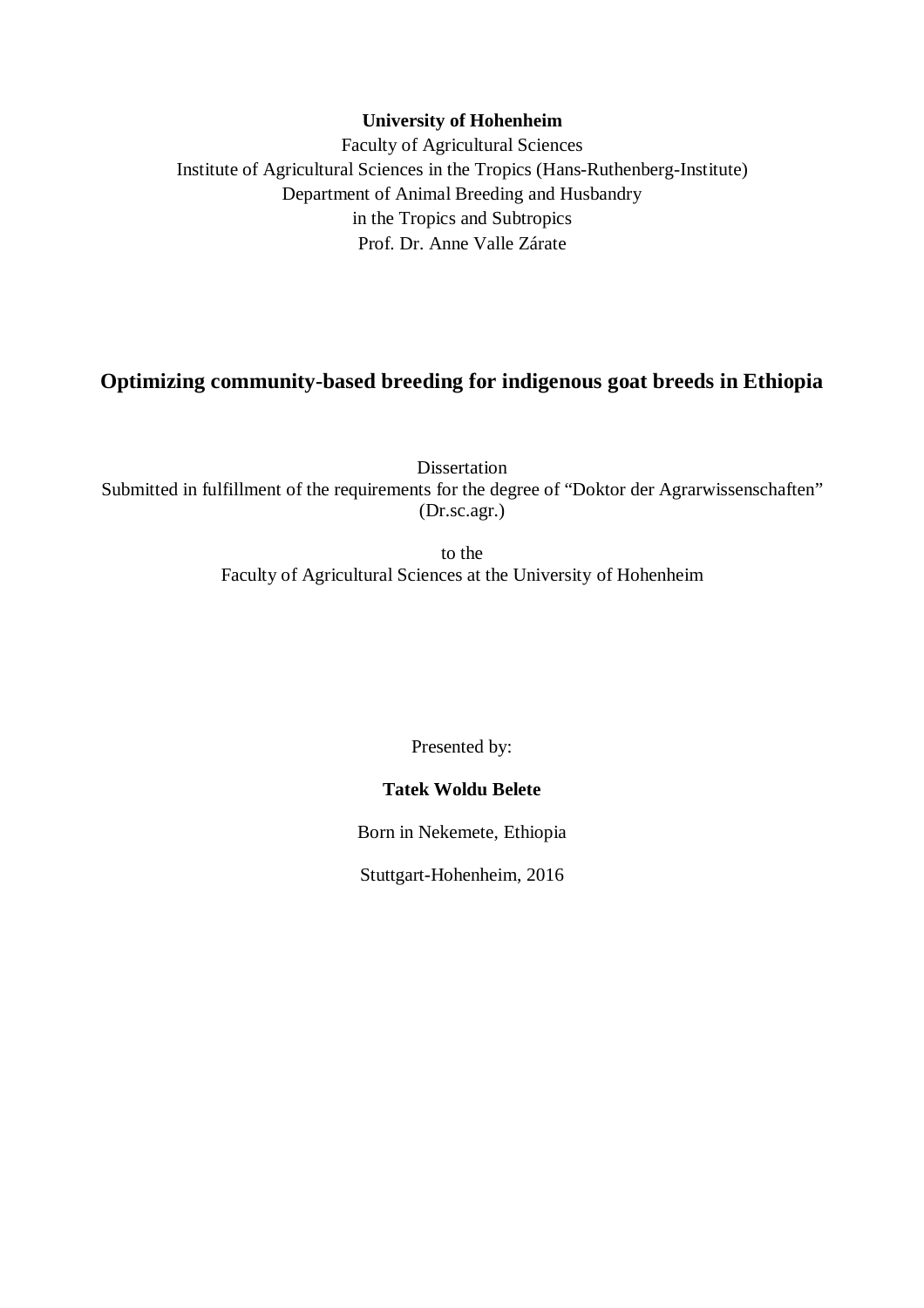### **6. General summary**

Goats are vital sources of meat, milk, manure, income and social security for poor smallholder farmers living in harsh and dry environments. Over the last decade, goat population in Ethiopia increased more rapidly than sheep and cattle population. Despite the current boom of goat population, contribution of goats for national meat and meat production as well as for export earnings is minimal. Moreover, the carcass yield of local goats remained below the East African and the world average over the last decade. Slow growth rates of goats, high mortality rate and low commercial off-take rate were the major challenges of smallholder goat production in Ethiopia. In order to overcome some of the these constraints, designing a sustainable community-based breeding program (CBBP) which considers local breeds, farmers' trait preferences and local breeding organizations is a promising entry point.

Understanding the multifaceted functions of goats across diverse production systems and identifying breeding objective traits and their relative economic importance are crucial for designing and implementing CBBPs. So far, choice experiments (CE) were employed as one option to identify breeding objective traits and elicit their economic values, but limited information is currently available in providing a comprehensive understanding of trait preferences from producers and market perspectives. Furthermore, sustainable genetic improvement programs not only focus on the technical feasibilities, but also analyze the organizational aspects of the breeding scheme under specified framework conditions.

The overall objective of the study is to contribute for designing optimized goat community-based breeding programs that consider the multiple functions of goats, producers' trait preferences, market demands and organizational frameworks by taking into consideration of the diverse goat production systems. The specific objectives are (i) to analyze factors affecting contributions of goat farming to household economic success and household dietary diversity in three goat production systems, (ii)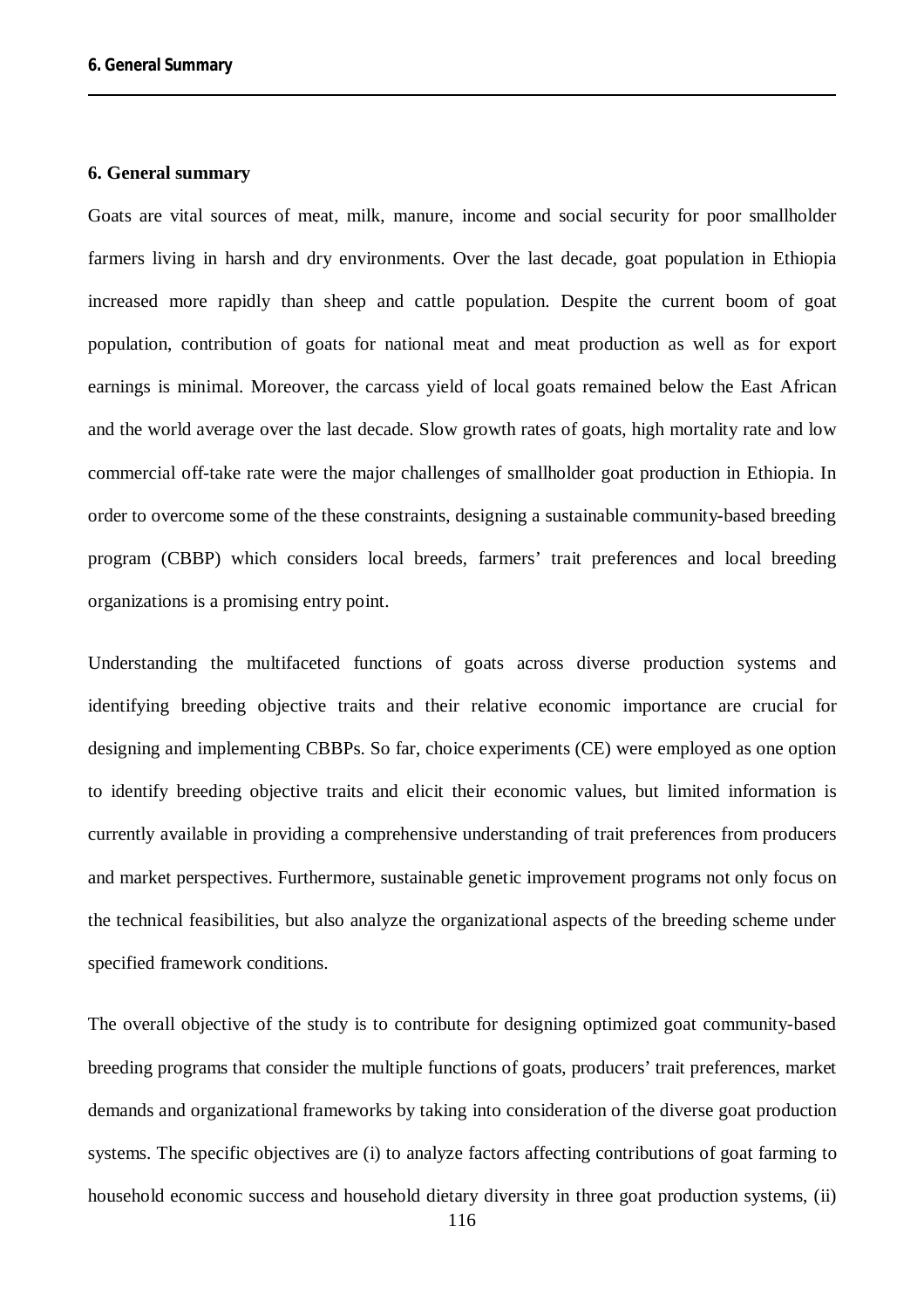to investigate goat breeding objectives and economic values of traits based on revealed and stated preferences and (iii) to identify major stakeholders, organizational networks and other elements of organization and their influence on the establishment and successful operation of community-based goat breeding.

The study was conducted in Abergele, Konso and Meta Robi districts of Ethiopia representing arid agro-pastoral (AAP), semi-arid agro-pastoral (SAAP) and highland mixed crop-livestock (HMCL) systems, respectively. Household interviews using semi-structured questionnaires were conducted involving 180 households. The survey focused on income and costs of the major household agricultural enterprises as well as dietary diversity of households. Gross margin (GM) and net benefit (considering tangible and intangible benefits) were used as indicators of economic success of goat keeping. Linear mixed model (SAS version 9.3) was employed to analyze factors affecting economic success of goat keeping and ordinal regression was used to predict effects of socioeconomic variables on households' dietary diversity. A choice experiment (CE) involving 360 farmers was conducted to identify farmers' trait preferences across diverse goat production systems. Besides, in order to understand buyers' revealed preferences (RP) for goat traits, market data of 796 goat transactions were collected. Relationships between goats' attributes and prices were estimated by hedonic modeling, while economic values of traits included in the CE were estimated by conditional logit (CL) model. Part worth value of a trait which indicates the relative importance of a trait was calculated based on the implicit prices farmers were willing to pay (WTP) for an improvement of a trait. NLOGIT 4.0 econometric software was used for analyzing the CE and RP data. The organization of smallholder goat breeding from village to national level were investigated through six focus group discussions with 68 goat keepers, key informant interviews with personnel of ten public and seven private institutions and social network analysis (SNA) of goat production and marketing structures. Descriptive statistics were used to analyze data generated from key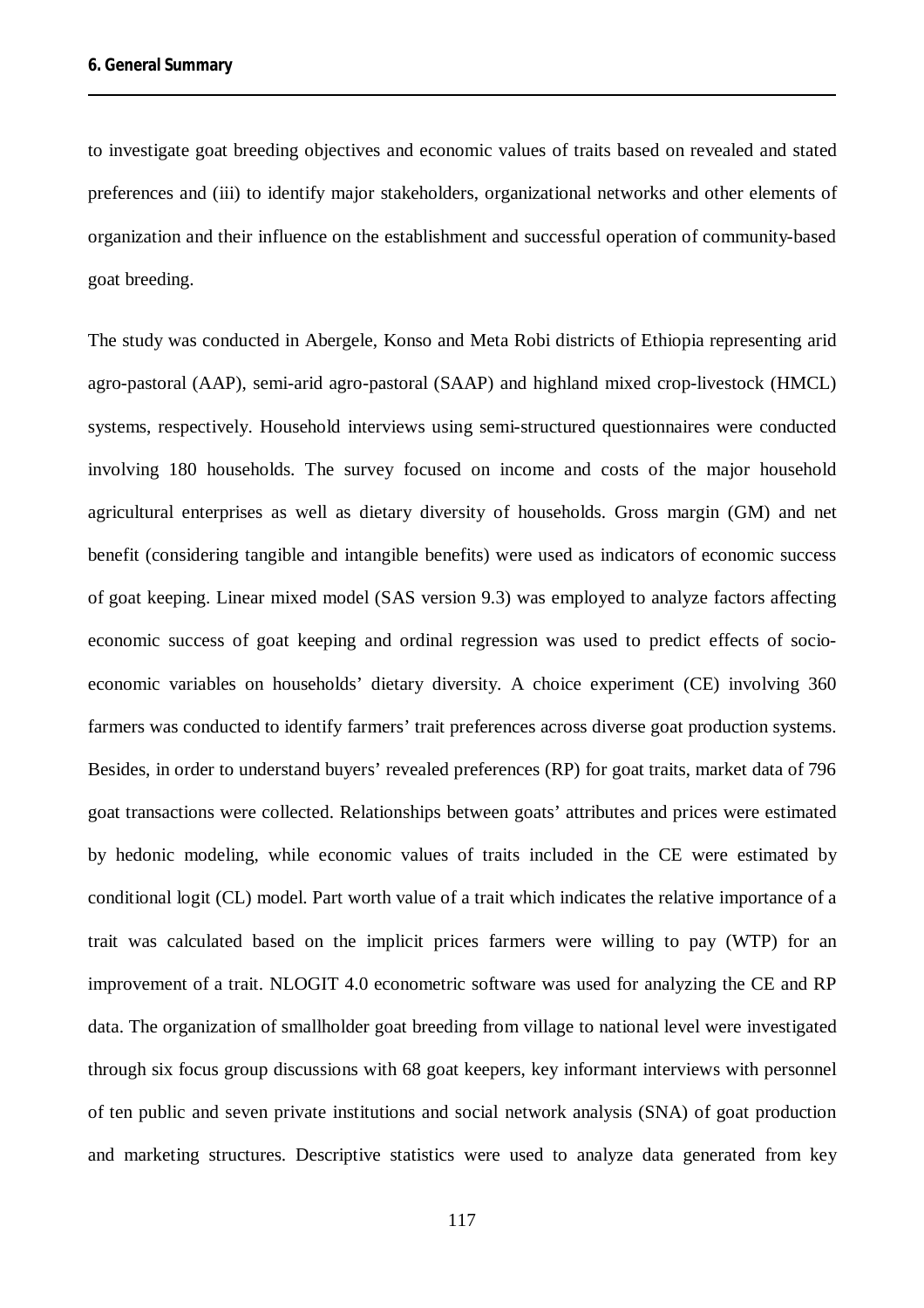informant interviews. Social Network Visualizer (SocNetV) was employed to visualize the social network structures.

Goat keepers living in the harsh environment, which was represented by the AAP system, had significantly lower goat commercial off-take than those in SAAP and HMCL systems. Interaction between flock size and production system significantly (P<0.001) affected the net benefits from goat keeping. The increment of net benefit by keeping larger flocks was higher in AAP system, due to higher in-kind and intangible benefits of goats in this system. In contrast, farmers in the HMCL system had highest goat commercial off-take rate and they tend to sell growing goats  $(< 1$  year) more frequently than matured ones. Effect of goat flock size as a predictor of household dietary diversity was not significant in any of the investigated production systems. Nevertheless, a significant positive correlation was observed between income from goats and dietary diversity in AAP system, indicating the indirect role of goat production for food security.

Results of the revealed and stated preference studies showed that farmers derive high utility from large body size breeding goats in all production systems and buyers consistently paid high price for goats with higher body weight. In the AAP system, high economic values were assigned to adaptive traits such as disease resistance for both bucks and does. Goat breeders in this system were willing to pay nearly three times more than those in the SAAP and HMCL systems for breeding bucks with high disease resistance ability, while this trait was not considered as a determining factor for selecting breeding does in the HMCL system. Goat producers in the HMCL system were willing to pay more than farmers in the AAP and SAAP systems for a doe with twinning ability.

Results of the breeding organizational analysis showed that own and village flocks were the major sources of breeding goats in all districts. In AAP system, however, NGOs and research centers also supplied breeding goats to farmers. The identified famers' organizations linked to goat production and marketing includes multipurpose cooperatives, farmer development groups and farmer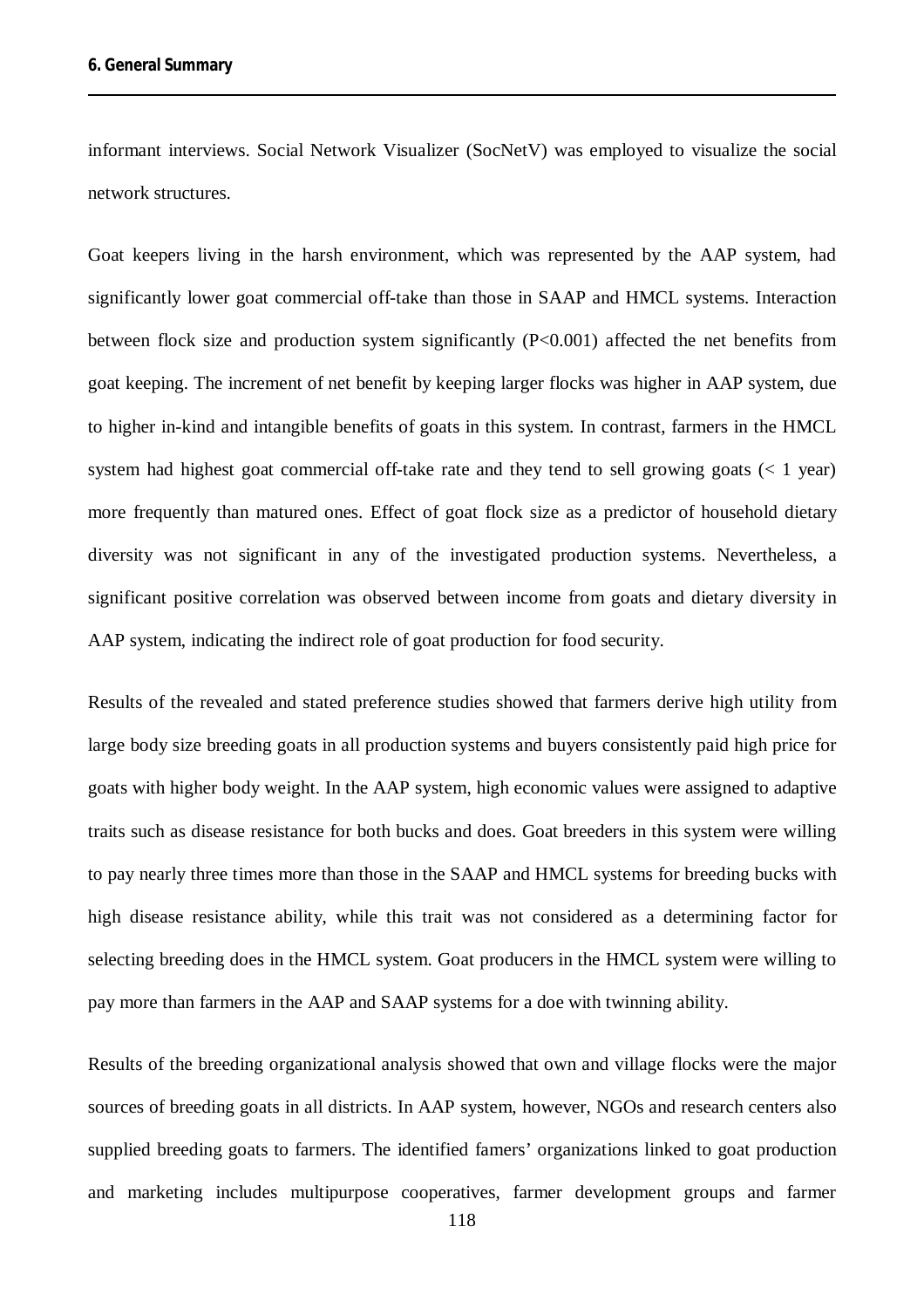networks. The multipurpose cooperatives in the AAP system were engaged in more marketing activities than those in the SAAP and HMCL systems. Key stakeholders such as research institutes and NGOs were absent in HMCL system. The SNA indicated that district extension officers had the highest values of degree and closeness centrality indicating their trustful relationship with goat keepers and best accessibility.

The higher in-kind and intangible benefits of goats in AAP system coupled with high economic values attached to adaptive traits indicates the need of inclusion of survival traits in addition to the performance traits in formulating breeding goals in the harsh arid environments. In the mixed croplivestock system, where generation of cash income through increased commercial goat off-take is the prominent farmers' priority and twinning abilities of goats were highly valued, improving reproductive performances to increase the number of marketable goats should be targeted. However, poor institutional presence and insignificant economic role of goats in HMCL and SAAP systems makes establishing goat CBBPs less feasible, while the active institutional support and better marketing opportunities in the AAP system makes goat CBBPs more promising. District extension officers should play major facilitation and liaison roles in the establishment and operation of the CBBPs due to their prominent position in the social network.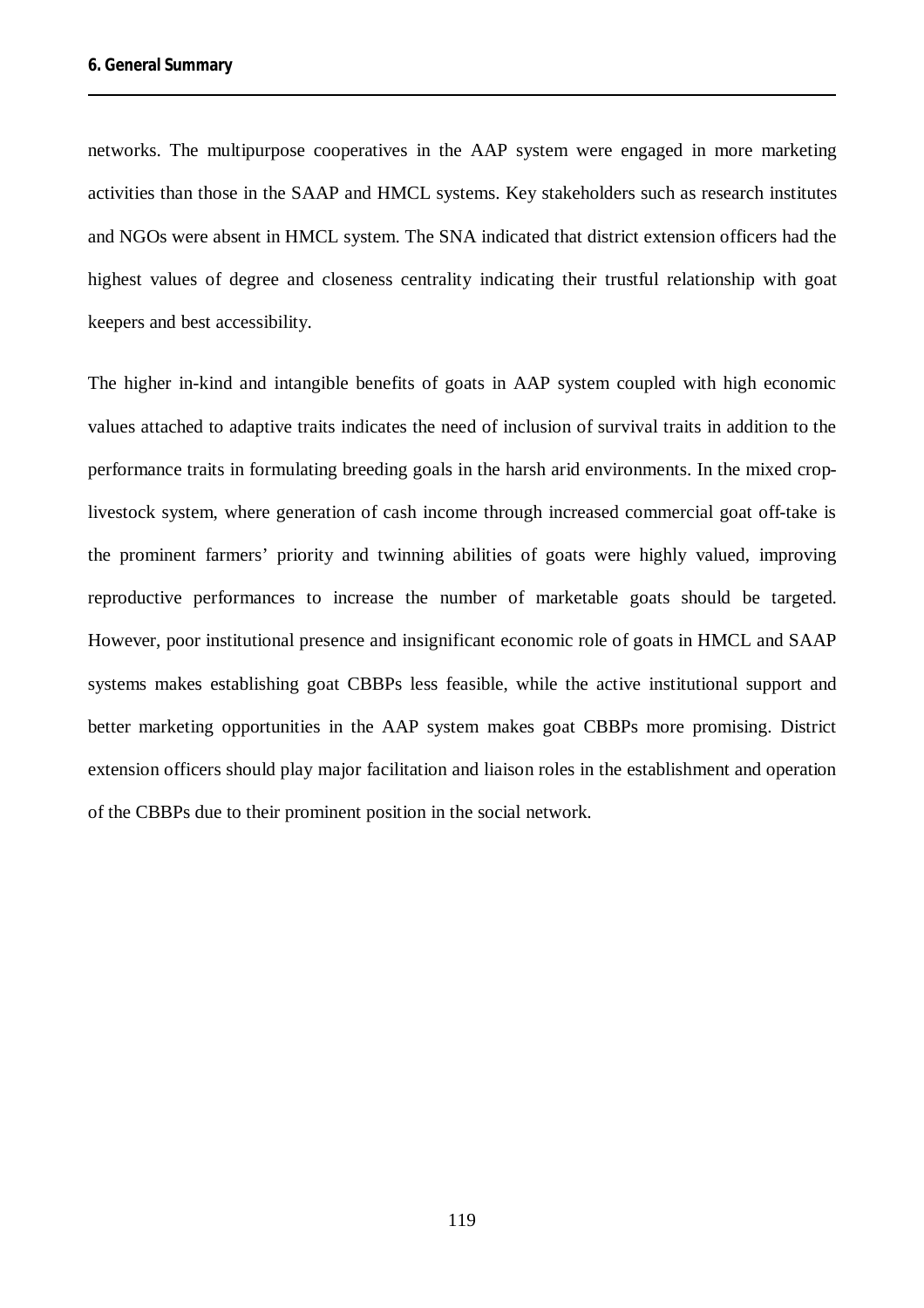Ziegen sind für arme Kleinbauern in rauen und trockenen Regionen wesentliche Quellen für Fleisch, Milch, Dünger, Einkommen und soziale Sicherheit. Die Zahl der Ziegen in Äthiopien stieg im letzten Jahrzehnt deutlich schneller an als die Zahl der Schafe und Rinder. Trotz des derzeitig starken Anstiegs, ist der Beitrag der Ziegen zur nationalen Fleischproduktion sowie zu den Exporteinnahmen gering. Zusätzlich blieb die Schlachtausbeute der lokalen Ziegen im letzten Jahrzehnt unter dem ostafrikanischen und dem Weltdurchschnitt. Langsame Wachstumsraten der Ziegen, hohe Sterblichkeitsraten und geringe Verkaufsraten zählen zu den größten Herausforderungen für die kleinbäuerliche Ziegenhaltung in Äthiopien. Ein vielversprechender Ansatz, um einige dieser Einschränkungen zu überwinden, ist die Gestaltung eines nachhaltigen, dörflichen Zuchtprogramms (CBBP), das sowohl lokale Rassen als auch Merkmalspräferenzen der Landwirte und regionale Zuchtorganisationen berücksichtigt.

Unverzichtbar für die Gestaltung und Umsetzung der CBBPs ist einerseits das Verständnis der vielfältigen Funktionen der Ziegen über die verschiedene Produktionssysteme hinweg und die Identifizierung der Zuchtzielmerkmale und deren relative ökonomische Bedeutung andererseits. Zur Bestimmung der Zuchtzielmerkmale und der Feststellung des jeweiligen ökonomischen Wertes wurden bislang Choice Experiments (CE) eingesetzt. Derzeit sind jedoch nur begrenzt Informationen, die ein umfassendes Verständnis der Merkmalspräferenzen aus Sicht der Produzenten und des Marktes bieten, verfügbar. Nachhaltige Programme für eine genetische Verbesserung fokussieren zusätzlich nicht nur auf die technische Umsetzbarkeit, sondern analysieren auch die organisatorischen Aspekte des Züchtungsschemas unter bestimmten Rahmenbedingungen.

120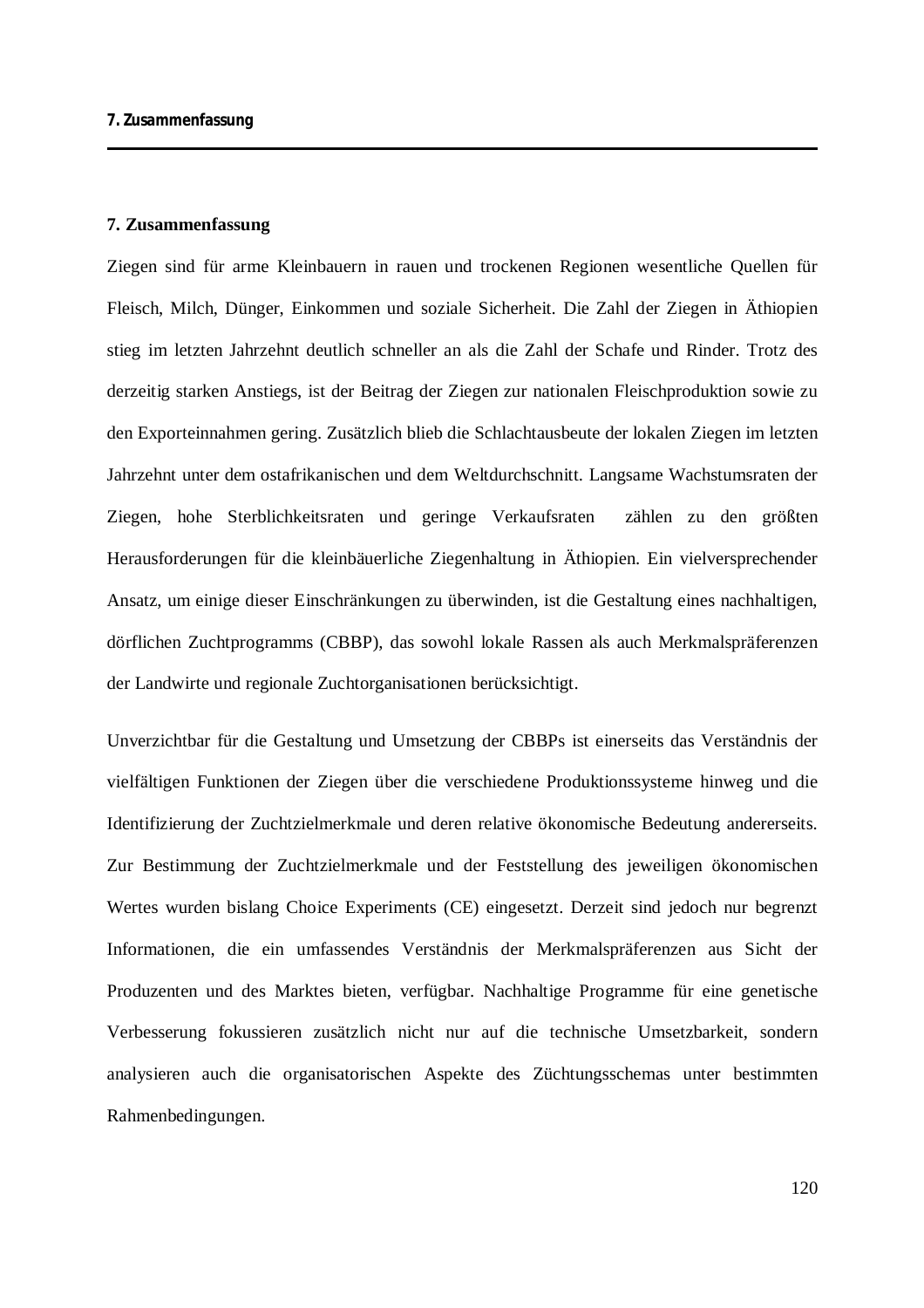Das übergeordnete Ziel dieser Studie ist es, zur Gestaltung eines optimierten dörflichen Ziegenzuchtprogramms, welches die vielfältigen Funktionen der Ziegen, die Merkmalspräferenzen der Produzenten, die Marktanforderungen, die organisatorischen Rahmenbedingungen und die vielfältigen Ziegenproduktionssysteme berücksichtigt, beizutragen. Die spezifischen Ziele sind (i) die Bestimmung der Faktoren, die den Beitrag der Ziegenhaltung zum ökonomischen Erfolg und der Nahrungsmittelvielfalt des Haushaltes in drei Ziegenproduktionssystem beeinflussen, (ii) die Evaluierung der Ziegenzuchtziele und der ökonomischen Werte der Merkmale, basierend auf offenbarten und angegebenen Präferenzen und (iii) die Bestimmung der wichtigsten Interessensvertreter, organisatorischen Netzwerke und weiteren Organisationselementen und deren Einfluss auf die Einrichtung und das erfolgreiche Betreiben einer dörflichen Ziegenzüchtung.

Die Studie wurde in den Bezirken Abergele, Konso und Meta Robi in Äthiopien durchgeführt. Diese repräsentieren aride agro-pastorale (AAP), semi-aride agro-pastorale (SAAP) und gemischte Ackerbau-Viehhaltungs-Systeme des Hochlands (HMCL). Die Interviews umfassten 180 Haushalte, die mittels teilstrukturierter Fragebögen durchgeführt wurden. Die Befragung zielte auf das Einkommen und die Kosten der bedeutendsten landwirtschaftlichen Aktivitäten sowie die Ernährungsvielfalt der Haushalte ab. Bruttogewinn (GM) und Nettogewinn (unter Berücksichtigung materieller und immaterieller Vorteile) wurden als Indikatoren für den ökonomischen Erfolg der Ziegenhaltung verwendet. Zur Analyse der Faktoren, die den ökonomischen Erfolg der Ziegenhaltung beeinflussen, wurde ein lineares gemischtes Modell verwendet. Eine ordinale Regression wurde zur Prognose der Effekte der sozioökonomischen Variablen auf die Ernährungsvielfalt der Haushalte benutzt. Mittels eines Choice Experiments, das 360 Ziegenhalter umfasste, wurden deren Merkmalspräferenzen über die verschiedenen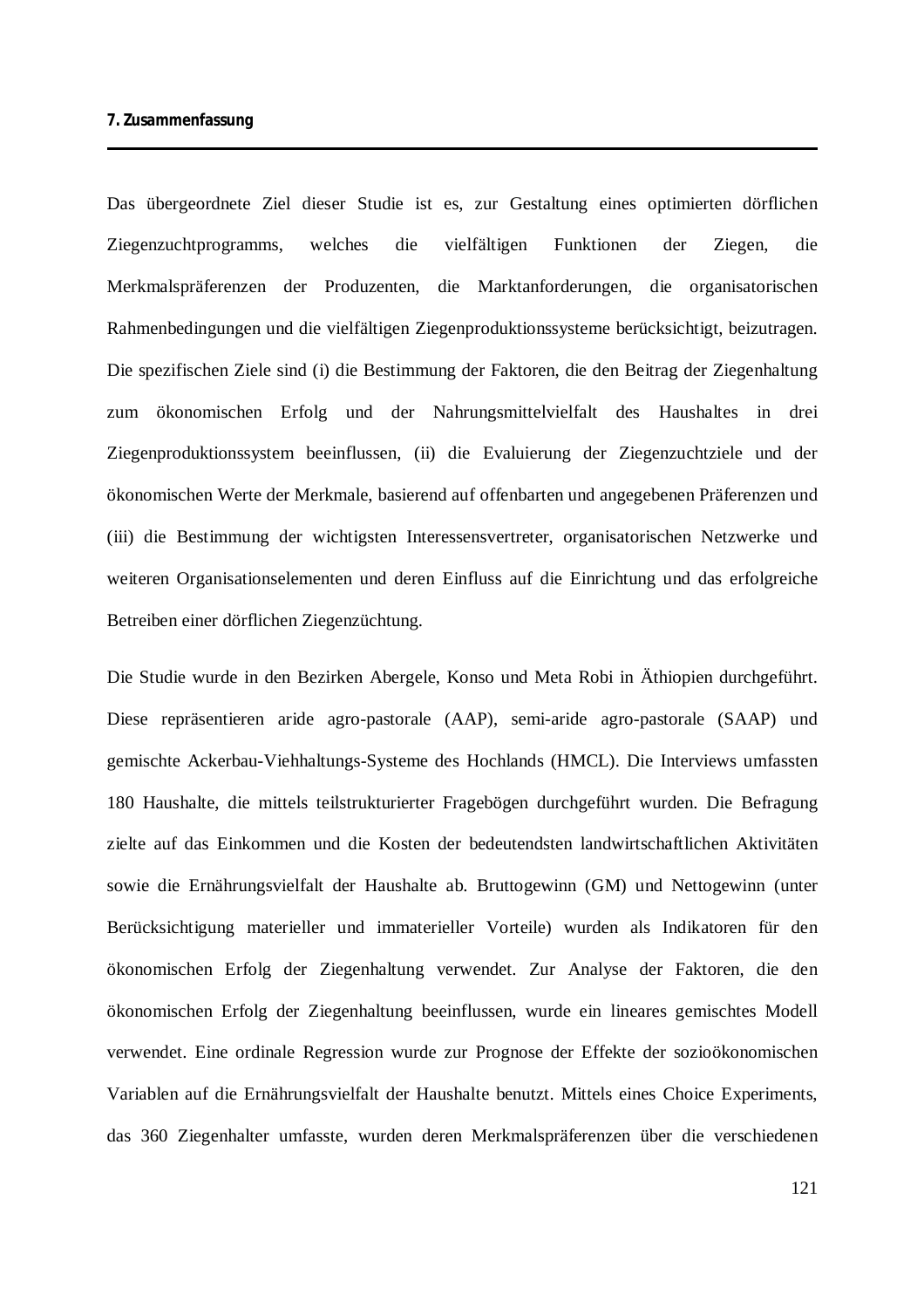Ziegenproduktionssysteme hinweg bestimmt. Um die offenbarten Präferenzen (RP) der Käufer für Ziegenmerkmale zu verstehen, wurden außerdem Marktdaten von 796 Ziegenverkäufen erfasst. Zusammenhänge zwischen Eigenschaften und Preise der Ziegen wurden durch hedonische Modellierungen bewertet, während ökonomische Werte der Merkmale inklusive des CE durch ein Conditional Logit (CL) Modell beurteilt wurden. Der Teilnutzwert eines Merkmals gibt die relative Wichtigkeit eines Merkmals an. Er wurde basierend auf den impliziten Preisen, die Landwirte für eine Verbesserung des Merkmals bereit waren zu bezahlen (WTP) berechnet. Die Ökonometrie-Software NLOGIT 4.0 wurde zur Analyse der CE und RP Daten verwendet. Die Organisation kleinbäuerlicher Ziegenzucht von dörflicher bis zu nationaler Ebene wurde auf Basis von sechs Fokusgruppen-Diskussionen mit 68 Ziegenhaltern, Befragungen wichtiger Akteure (aus zehn öffentlichen und sieben privaten Instituten) und der sozialen Netzwerkeanalyse (SNA) der Ziegenhaltung und Marketingstrukturen ermittelt. Die Daten aus den Befragungen wichtiger Akteure wurden mittels deskriptiver Statistik analysiert. Social Network Visualizer (SocNetV) wurde zur Visualisierung der sozialen Netzwerkstrukturen verwendet.

Ziegenhalter die in einer rauen Region leben, repräsentiert durch das AAP System, hatten signifikant geringere Ziegenverkäufe als diejenigen in SAAP und HMCL Systemen. Die Wechselwirkung zwischen Herdengröße und Produktionssystem beeinflusste signifikant (P<0.001) den Nettogewinn der Ziegenhaltung. Die Steigerung des Nettogewinns durch die Haltung größerer Herden war im AAP System, aufgrund größerer materieller und immaterieller Vorteile der Ziegen in diesem System, höher. Im Gegensatz dazu hatten Ziegenhalter im HMCL System höhere Ziegenverkaufsraten und tendierten dazu Zicklein (< 1 Jahr) eher zu verkaufen als ausgewachsene Ziegen. Der Effekt der Herdengröße als Einflusswert für die Ernährungsvielfalt des Haushaltes war in keinem der untersuchten Produktionssystemen signifikant. Dennoch wurde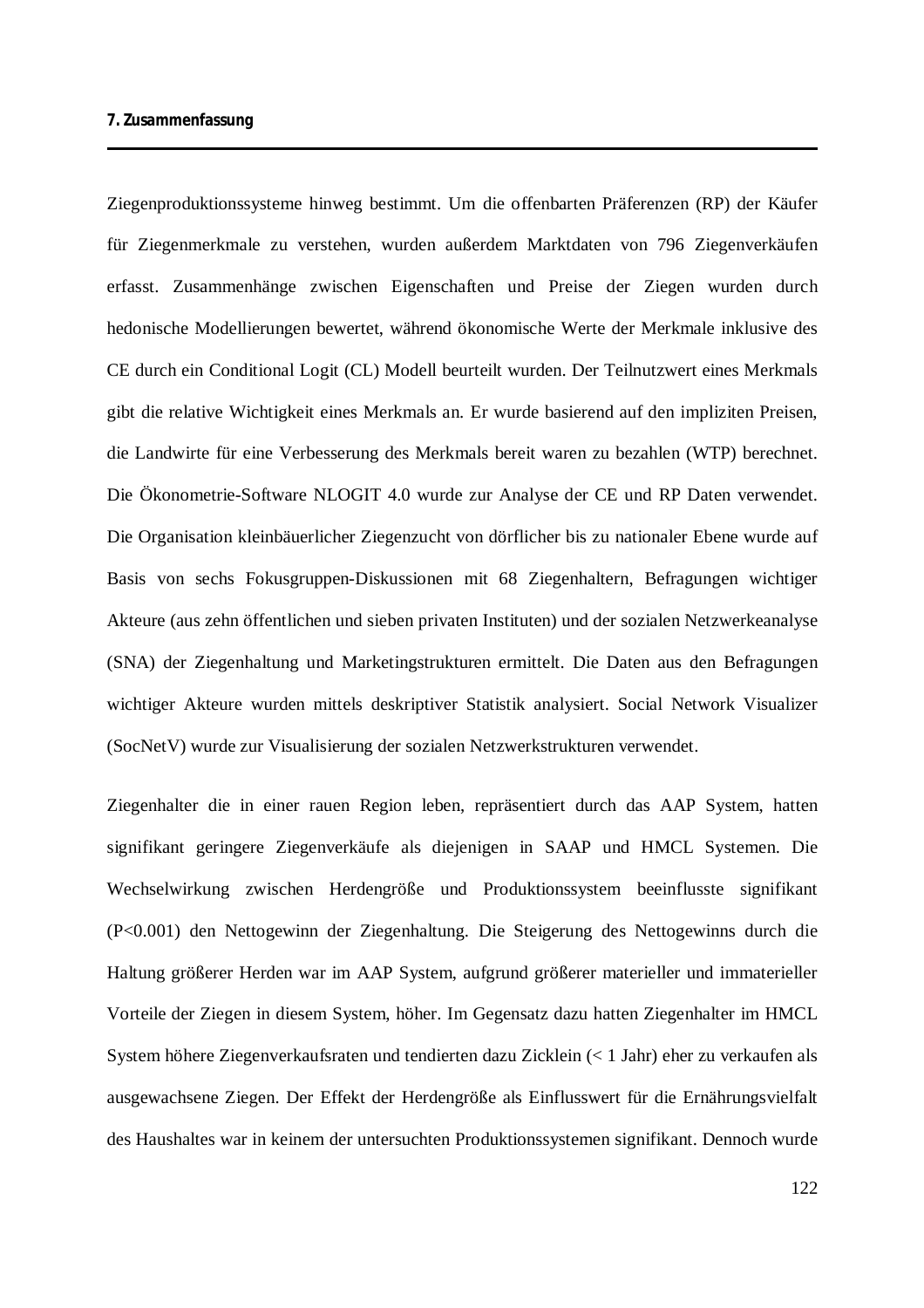eine signifikante, positive Korrelation zwischen dem Einkommen aus der Ziegenhaltung und der Ernährungsvielfalt in AAP Systemen festgestellt, die auf eine indirekte Rolle der Ziegenhaltung für die Ernährungssicherheit hinweist.

Ergebnisse der offenbarten und angegebenen Präferenzstudien zeigten, dass Ziegenhalter in allen Produktionssystemen großen Nutzen von großen Körpergrößen der Ziegen ableiten und Käufer einheitlich höhere Preise für Ziegen mit höherem Körpergewicht bezahlten. Im AAP System wurden hohe ökonomische Werte für Anpassungsmerkmale wie Krankheitsresistenz sowohl für Böcke als auch für Zicken bestimmt. Ziegenzüchter in diesem System waren bereit, für Böcke mit hohem Krankheitsresistenzvermögen nahezu dreimal so viel zu bezahlen wie Züchter in SAAP und HMCL Systemen. Dieses Merkmal wurde jedoch in der Selektion von weiblichen Zuchtziegen im HMCL System nicht als maßgeblicher Faktor betrachtet. Ziegenhalter im HMCL System waren bereit für Zicken mit hoher Zwillingsrate mehr zu bezahlen als Ziegenhalter in den AAP und SAAP Systemen.

Ergebnisse der Zuchtorganisationsanalyse zeigten, dass eigene und dörfliche Herden die Hauptquellen für die Ziegenzüchtung in allen Regionen sind. Im AAP System haben jedoch auch NGOs und Forschungszentren Zuchtziegen für die Ziegenhalter gestellt. Die ermittelten bäuerlichen Organisationen, die mit Ziegenhaltung und Marketing verknüpft sind, beinhalteten auch multifunktionale Genossenschaften sowie bäuerliche Entwicklungsgruppen und Netzwerke. Die multifunktionalen Genossenschaften im AAP System waren in mehr Marketingaktivitäten eingebunden als in den SAAP und HMCL Systemen. Wichtige Akteure wie Forschungsinstitute und NGOs fehlten im HMCL System. Die SNA zeigte, dass die Beratungsbeamten der Gebiete die höchsten Werte für Grad und Verbundenheit der Zentralität haben, was auf deren vertrauensvolle Beziehung mit den Ziegenhaltern und die beste Erreichbarkeit hindeuten.